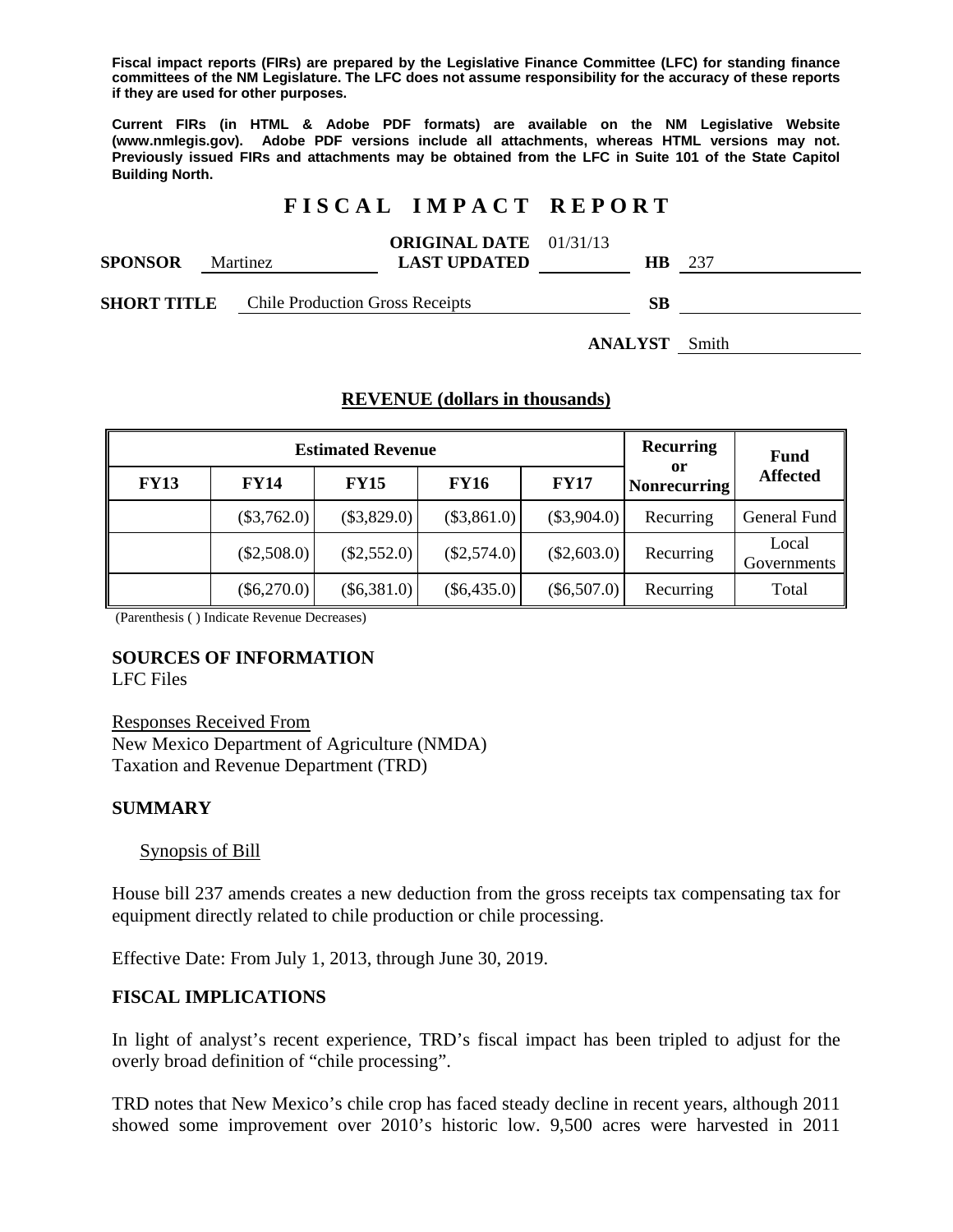compared with the historic high of 34,500 acres harvested in 1992. According to a USDA report, the 2011 crop itself was estimated at \$46.7 million compared to \$41.6 million in 2010. The value of the chile industry as a whole is much higher, estimated to be about \$300 million annually.

Assuming an investment in eligible equipment of 10 percent annually, eligible expenditures would be \$30 million. Applying the statewide average gross receipts tax (GRT) rate of approximately 6.8 percent, estimates are forecast based on the BBER FOR-UNM December 2012 Forecast For Agricultural Employment. The General Fund is estimated to bear 60 percent of the revenue impact with the remaining 40 percent falling to local governments.

The spending by chile growers on agricultural implements is expected to be partly captured under the existing deduction for agricultural implements (Section 7-9-62). That deduction is only for 50 percent of the value, so taking this deduction would be advantageous. Barring the possibility for double dipping, any chile producers taking this deduction would decrease the amount of that deduction.

## **ADMINISTRATIVE IMPLICATIONS**

TRD claims a high impact. Either a new location code could be used, or a supplemental form could be used and attached to the CRS-1 return, or both. Because deductions to the compensating taxes are not reported on the CRS-1 return, a supplemental form could be used to report the deductions to compensating tax, otherwise the CRS-1 return would need to be revised. More time and resources would be necessary to revise the CRS-1 return, because of the software developers and businesses who e-file and bulk file these returns. Many will need to re-program their e-file systems. The new location code and a revised CRS-1 return would cause the need for significant modifications to GenTax, which is not possible given the conversion of GenTax to version 9. A longer CRS-1 return would significantly slow processing of the paper CRS-1 returns received, delaying distributions, and causing the Department to re-vamp the equipment currently used to process those paper returns. An alternative is to create a supplemental form. However, the supplemental form would likely have to be manually recorded. Because of the number of deductions recorded, TRD may need to hire additional FTEs to accommodate this manual process. Currently we have no way for a supplemental form to be e-filed, and we have an e-file requirement for the majority of taxpayers. Thus, we would create a burden on the taxpayer if we require the taxpayer to report the deductions via paper in addition to e-filing the return.

The bill requests the new deduction be stated separately by the taxpayer on forms provided by department and the department is required to provide a report to track this deduction. It becomes a necessity that the changes on the CRS-1 return to have a separate schedule to track deductions. The changes will require ITD to make changes on CRS Doc (GenTax), EDCR, CRSNET and data extracting process, totaling 300 hours.

TRD is upgrading its data systems relating to GenTax, requiring that the systems be "lockeddown" to any modification until July 1, 2013. The department's IT resources are fully engaged with contractors during this period to test and validate the systems' upgrades, and pursuant to contractual agreements and best-practice standards may not undertake systems changes until system upgrade verifications are completed. TRD's IT personnel are unavailable to begin to develop systems modifications (e.g., new deductions, data reporting, functionality, etc.) until after July 1st, and therefore NO SYSTEMS CHANGES CAN BE IMPLEMENTED UNTIL OCTOBER 1, 2013 to allow adequate time for development, testing and verification of any new system requirements.